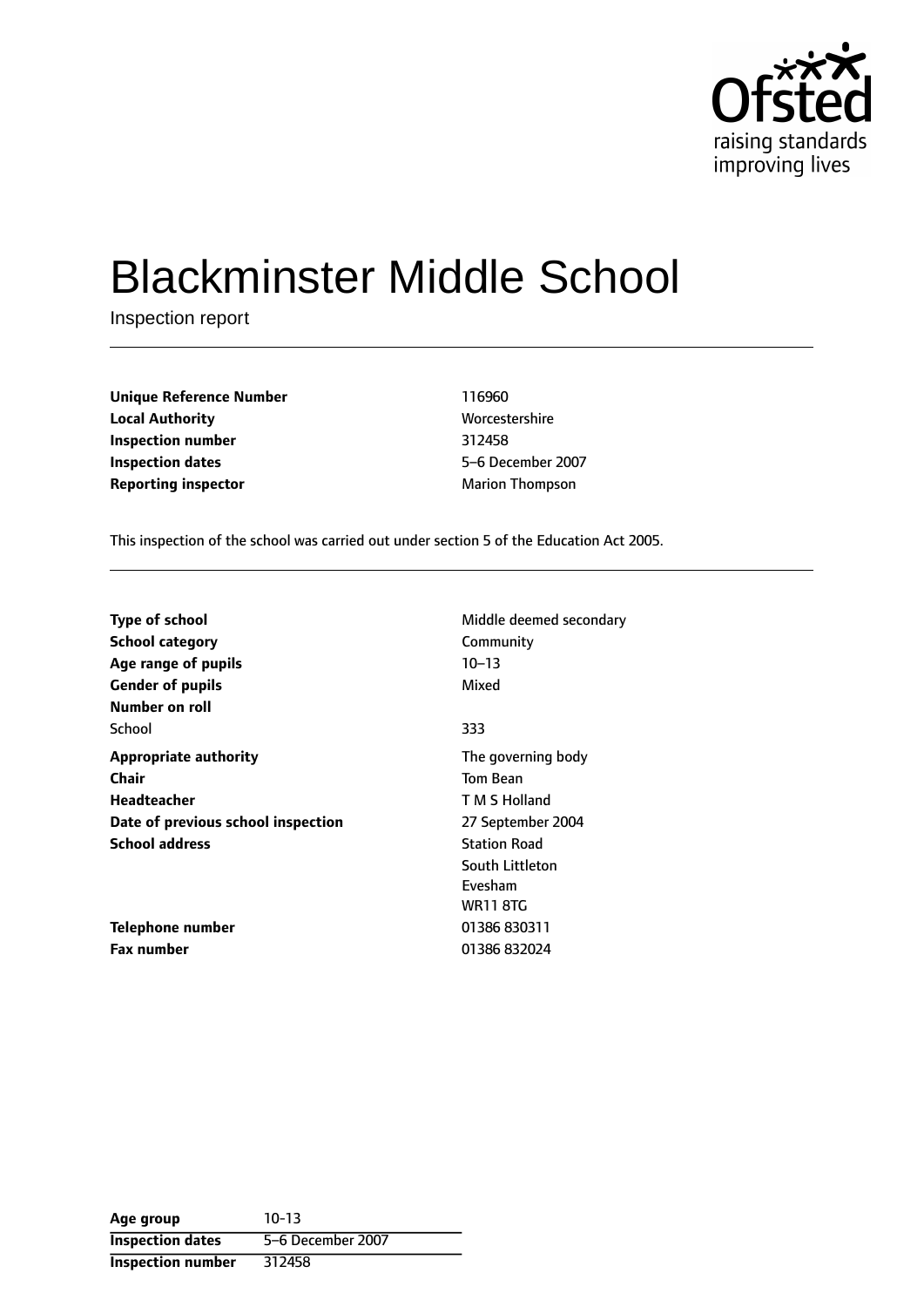.

© Crown copyright 2007

#### Website: www.ofsted.gov.uk

This document may be reproduced in whole or in part for non-commercial educational purposes, provided that the information quoted is reproduced without adaptation and the source and date of publication are stated.

Further copies of this report are obtainable from the school. Under the Education Act 2005, the school must provide a copy of this report free of charge to certain categories of people. A charge not exceeding the full cost of reproduction may be made for any other copies supplied.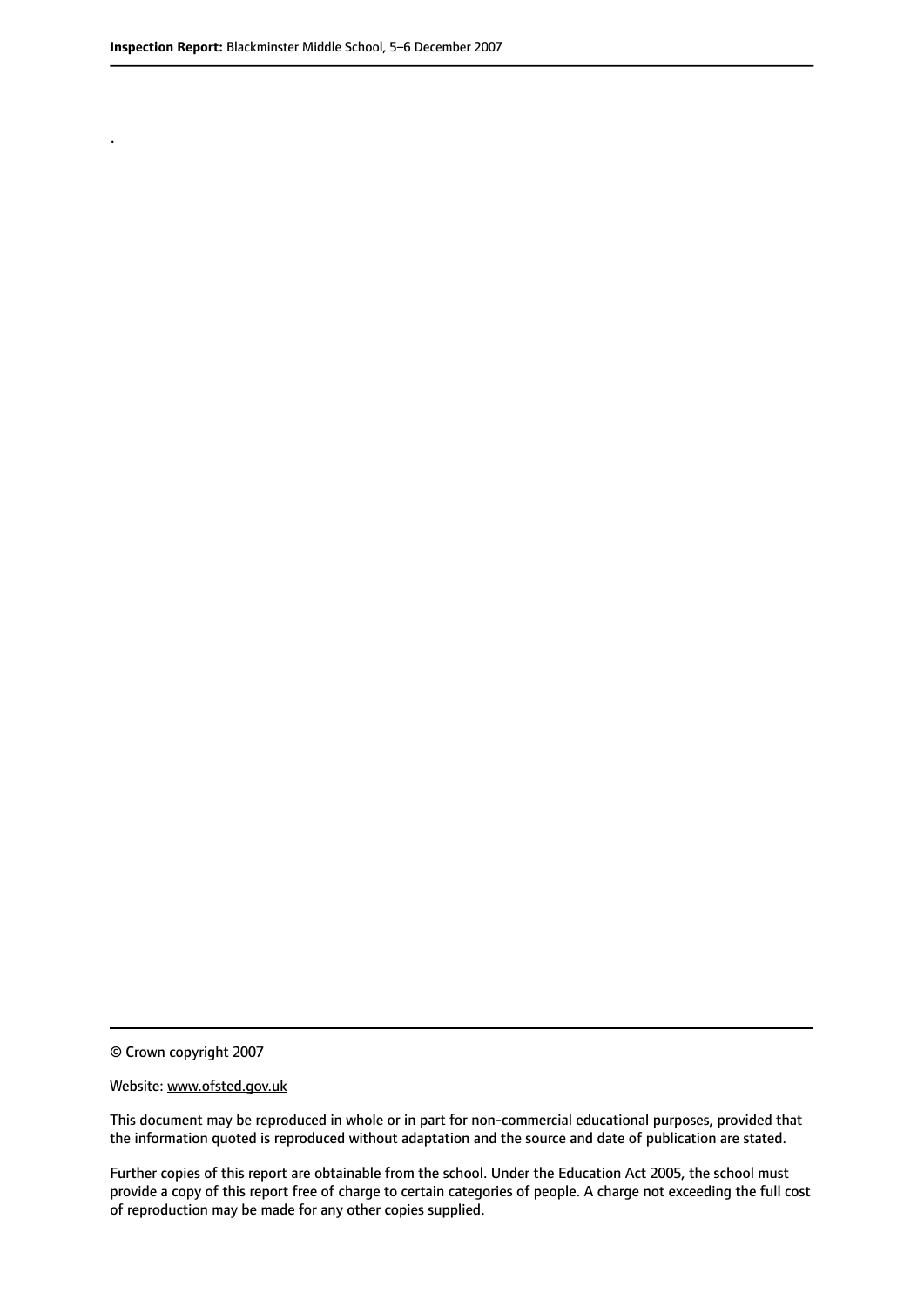# **Introduction**

The inspection was carried out by three Additional Inspectors.

### **Description of the school**

This is a small school, where most pupils come from White British backgrounds. On entry to the school, pupils' standards are broadly average. The proportion of pupils with learning difficulties and/or disabilities is above average. There have been a large number of staffing changes during this academic year, especially in a number of key management roles.

### **Key for inspection grades**

| Grade 1 | Outstanding  |
|---------|--------------|
| Grade 2 | Good         |
| Grade 3 | Satisfactory |
| Grade 4 | Inadequate   |
|         |              |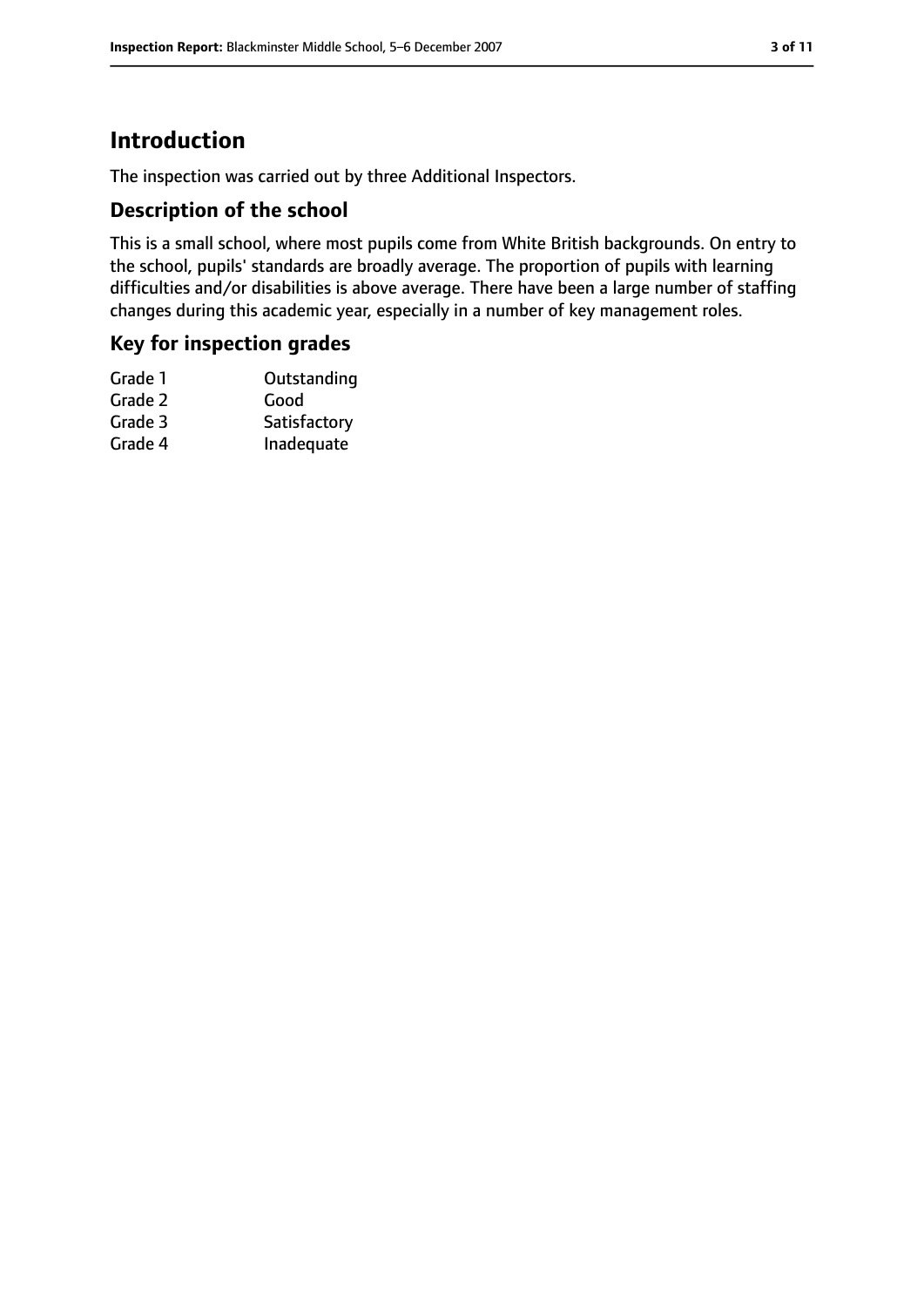# **Overall effectiveness of the school**

#### **Grade: 3**

This school provides a satisfactory standard of education, which is improving. Parents, rightly, are delighted with the lively and exciting extra-curricular and enrichment activities the school provides. There are particularly good opportunities to participate in music, sports and arts activities, which build pupils' self-esteem and develop their confidence. A well-planned programme for gifted and talented pupils is increasing higher attaining pupils' motivation and enthusiasm for learning. Pupils enjoy school, behave well and safely, and attendance is good. They make an outstanding contribution to the school and wider community, with large numbers of pupils displaying high levels of commitment to projects such as the annual music festival. The school's reputation in the locality is enhanced by the large number of pupils who represent the school successfully in sports and other activities, A 'mock trial' competition in 2006, for example, was won against tough competition. The good level of care and welfare provided by the school is also highly valued. As one parent, typical of many, correctly wrote, 'I feel confident that my children's safety and well-being are fully catered for.'

During the last academic year standards and achievement in the key subjects of English, mathematics and science dipped as a result of severe staffing difficulties. A small minority of pupils did not make as much progress as they should have done, especially in science. These difficulties have been resolved, and pupils' achievement is now satisfactory and frequently good. Standards are broadly average and pupils are beginning to make more rapid progress, particularly in science. The highest attainers often achieve well. However, lower attaining pupils occasionally do not make as much progress as they should, especially in mathematics. This is because the work set does not consistently match their needs. Progress for all pupils in most other subjects is satisfactory, but again, is improving. They do particularly well in French, music, physical education and history, where energetic, well-planned teaching engages pupils' interest.

The school has worked hard on a number of broad priorities, and this is leading to the rapid improvements in pupils' achievement. More effective tracking identifies underachievement at an earlier stage, and realistic, but challenging targets are now set for individual pupils. Broad areas of weakness in learning have been identified and the curriculum is being modified to take account of them. Teaching is improving quickly and in some subjects is good. This is the result of better use of assessment information to plan lessons and to provide clearer guidance to pupils, in lessons and in marking, on how to improve work. However, this is inconsistent across the school.

The headteacher, supported by the senior staff, provides strong leadership and has the full support of parents. He has worked hard to incorporate the many relatively new staff into an effective team. Subject leadership, although varied, is sound and improving rapidly. Provision in science and English is improving quickly, because of effective new leadership. In other subjects, feedback from the monitoring of lessons is not always sharp enough in identifying points for improvement. Self-evaluation is broadly accurate and provides a satisfactory basis for planning, but occasionally is insufficiently detailed. Governors provide good support for the school, but do not yet have clear enough information to carry out their monitoring role fully. The school's success in rapidly addressing the dip in standards and achievement over the past year demonstrates that it has sound capacity to improve further.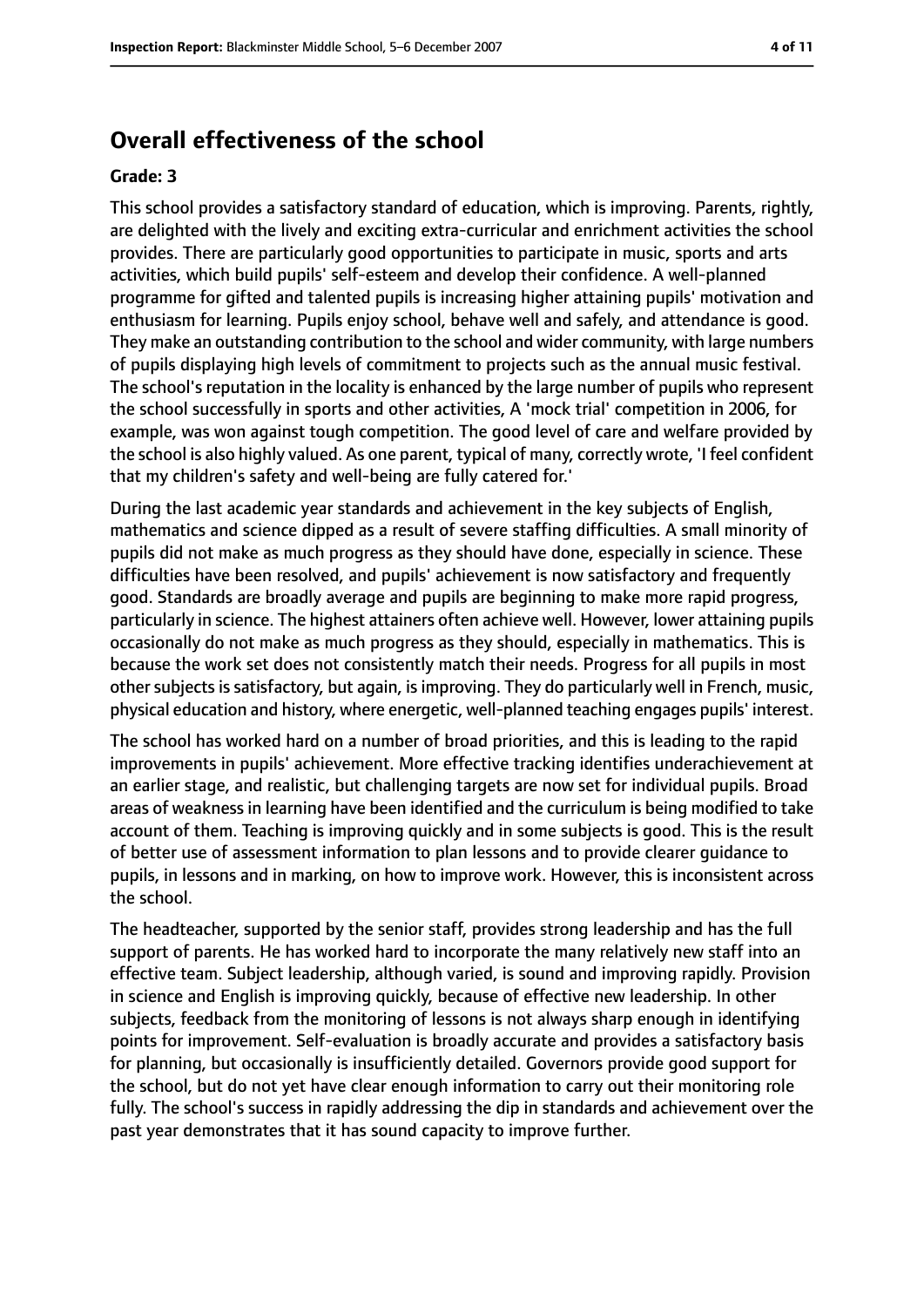# **What the school should do to improve further**

- Improve the achievement of lower attaining pupils, especially in mathematics, by ensuring work is consistently matched to their needs.
- Ensure that feedback in lessons and through marking consistently provides guidance to pupils on how to improve their work and reach their targets.
- Ensure that strategies for checking on the school's strengths and weaknesses provide sufficient detail to help governors and staff to perform their roles more effectively.

A small proportion of the schools whose overall effectiveness is judged satisfactory but which have areas of underperformance will receive a monitoring visit by an Ofsted inspector before their next section 5 inspection.

# **Achievement and standards**

## **Grade: 3**

Most pupils make steady progress throughout the school because of their positive attitudes to learning and sound teaching. Achievement in English, mathematics and science is sound and is improving rapidly. This is, in part, because earlier identification of underachievement enables teachers to help pupils catch up more quickly when they fall behind. However, there is some variation in how well different groups are doing in different subjects. Higher attaining pupils make good progress because they are given work that extends their skills and thinking. Lower attaining pupils, including those with learning difficulties and/or disabilities, occasionally do not make the progress that they should, particularly in mathematics, as work is not always set at the right level for them. Pupils' achievement in scientific investigation, which the school identified as a weakness, is improving rapidly, as a result of the challenging work set and teachers' high expectations. This was evident when a Year 8 group worked on the effect of exercise on pulse rate at a very sophisticated level, because the teacher insisted they express their ideas clearly and concisely, using very precise scientific terminology. Work on improving standards in reading, especially the higher-level skills of deduction and inference, and in calculation in mathematics, again identified as weaker areas, is also contributing to pupils' more rapid progress.

# **Personal development and well-being**

### **Grade: 2**

Pupils enjoy coming to school as demonstrated by their good level of participation in lessons and extra-curricular activities. Behaviour is generally good. Pupils are courteous, treating each other with respect. The majority engage well in their learning and support each other. They feel safe, as rare instances of bullying are swiftly and dealt with effectively. Pupils develop a healthy lifestyle through their active engagement in sporting activities and the choices they make when eating. They take their considerable responsibilities seriously. Many pupils make an active contribution to the running of the school through their participation on the school, ECO and sports councils. Year 8 pupils act as peer mentors to younger pupils, a large number have taught French in their local first school and others are training to be sports leaders. They have a clear understanding of their rights and responsibilities as citizens. Large numbers are active in fund raising, including sponsoring a child in an African school. As one parent correctly commented, 'I feel children's potential is recognised and encouraged.' Pupils' satisfactory academic skills, together with their good social skills and well-developed awareness of how to live a healthy lifestyle, prepare them soundly for their transition to high school.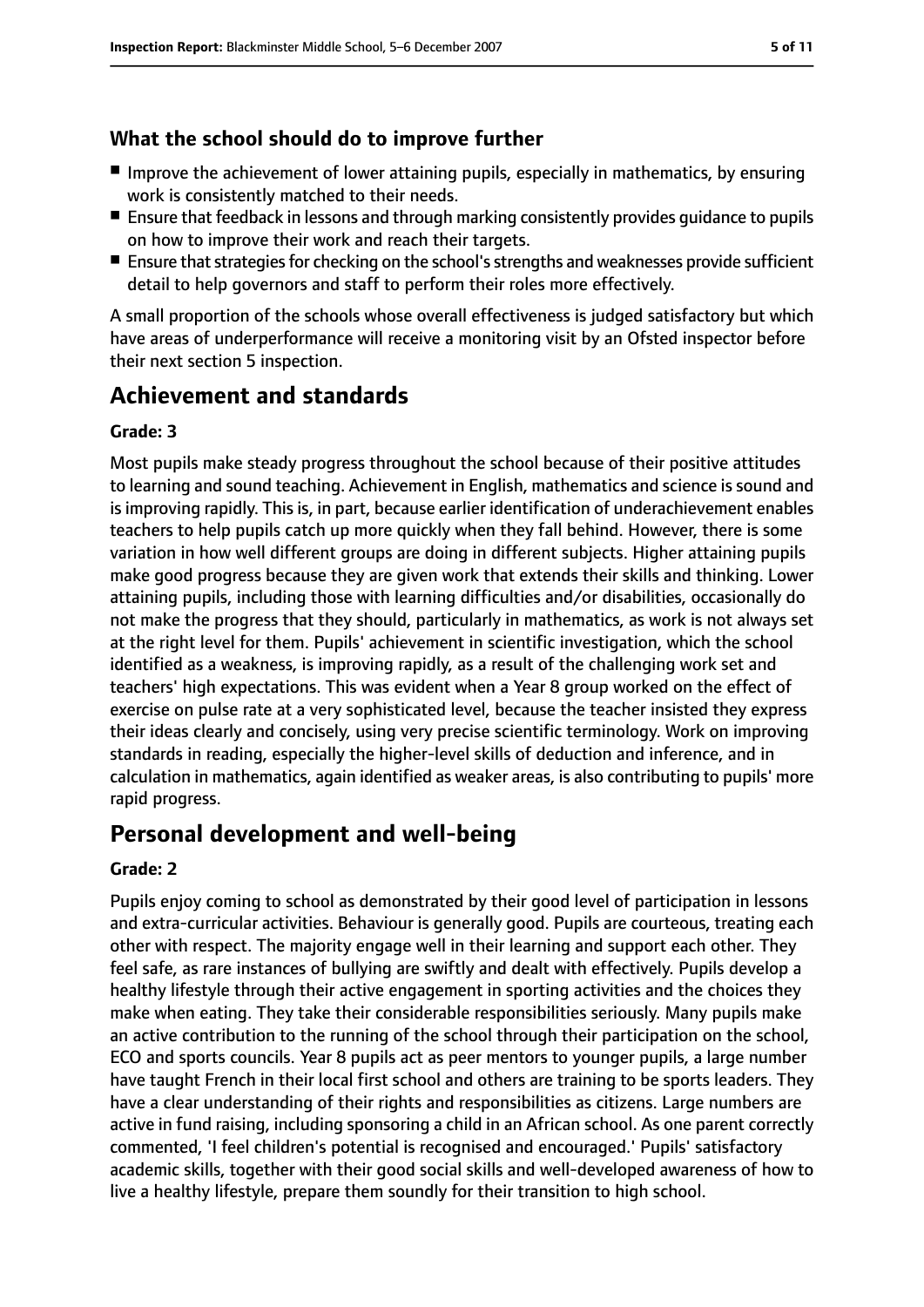# **Quality of provision**

### **Teaching and learning**

#### **Grade: 3**

Teaching is improving rapidly which is contributing to pupils' faster rate of progress. Most lessons have clear learning objectives and are planned to ensure that pupils make sound progress, building effectively on prior learning. The pace is steady and pupils are engaged in their learning by a reasonable range of activities. In an increasingly large number of lessons, in subjects such as French, lessons are planned to present a high, but appropriate, level of challenge, to which pupils respond well. In a small minority of lessons, plans do not take sufficient account of the needs of the lowest attaining pupils, presenting them with an inappropriate level of challenge. For example, in a Year 8 mathematics lesson on problem solving, while some lower attaining pupils completed the task within moments, others struggled to understand the question. Improved teaching of scientific investigation is contributing to faster progress in science. Feedback in lessons often provides good guidance on how well pupils are doing and what to do next to reach individual targets in, for example, English and science. However, this is not well established in all subjects, including mathematics.

#### **Curriculum and other activities**

#### **Grade: 3**

The curriculum is broad and balanced and meets the needs of most pupils. Provision is being strengthened further because there is more rapid intervention for pupils who are experiencing difficulties in areas such as reading and calculation. This is starting to improve achievement. Involvement in the gifted and talented programme has raised the aspirations of some higher attaining pupils who were really enthused by a recent art trip to Venice. However, occasionally the curriculum is not fully matched to the needs of the lower attainers. Provision for religious education and the use of literacy, numeracy and, information and communication technology across the curriculum, which were weaknesses in the last inspection, are now satisfactory. A key strength of the school is the range of extra-curricular activities on offer. Pupils voiced their enthusiasm for the sports and music provision in particular and, during the inspection, were having great fun preparing for the Christmas pantomime.

#### **Care, guidance and support**

#### **Grade: 3**

Procedures to ensure pupils' health, safety and welfare are comprehensive and effective and are much appreciated by parents. Teachers complement this by giving pupils good guidance on how to avoid the risks they might face as they grow up. There are good links with the local authority and other external agencies so that vulnerable pupils are well cared for. The school has improved attendance figures efficiently, working with outside agencies to reduce the unauthorised absences of a few pupils. Academic guidance is satisfactory. Regular assessment provides information on each pupil's progress. Systematic whole-school procedures now check on pupils' academic progress and this has contributed to better standards, especially in science. Targets are set in consultation with pupils and their parents, and pupils' progress is more effectively monitored and supported. Marking in some subjects such as English, French and science provides clear quidance to pupils on how to improve their work, but this is not consistent in all subjects.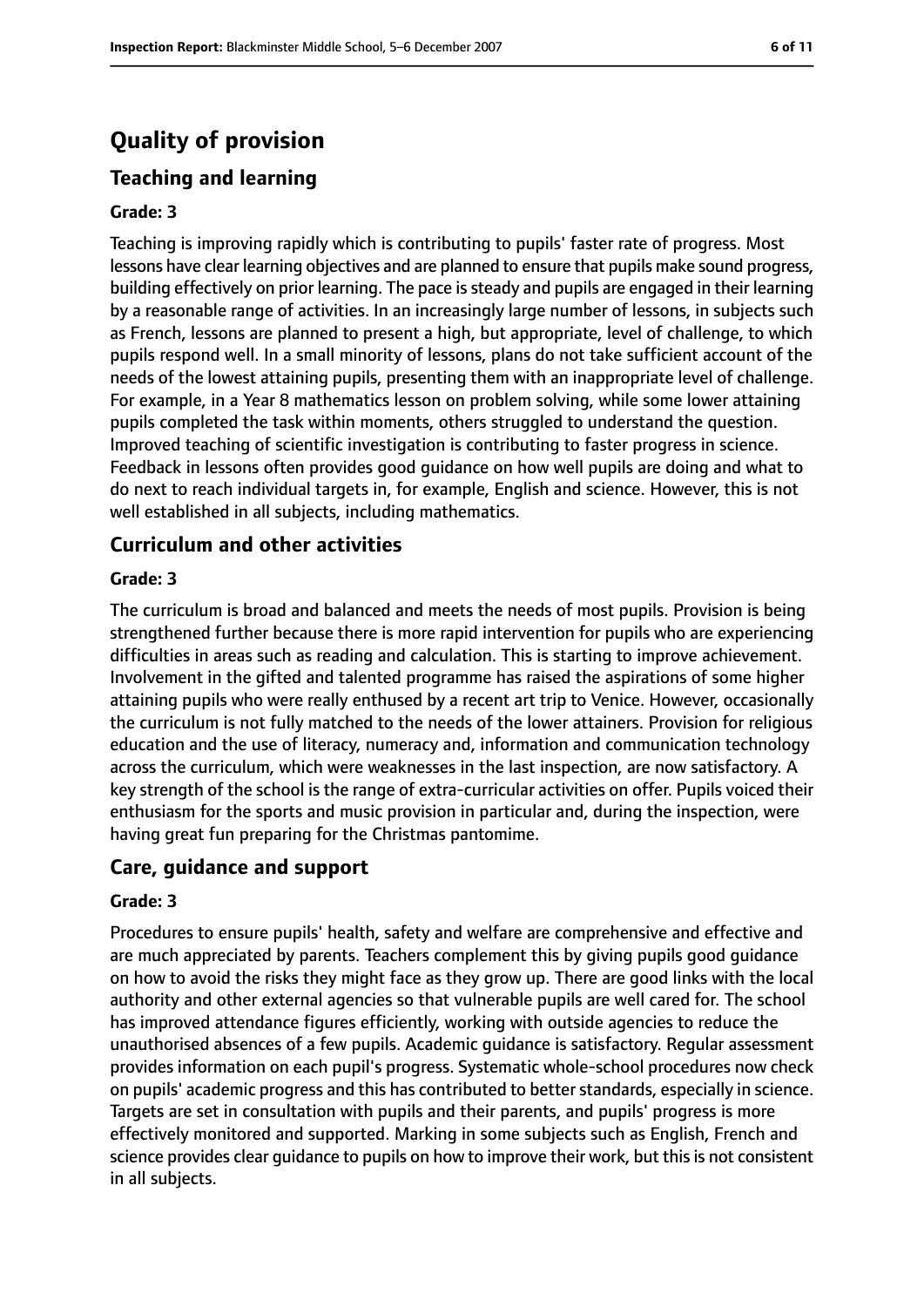# **Leadership and management**

#### **Grade: 3**

The headteacher provides a clear sense of direction for the school and promotes a positive ethos, which supports pupils' good personal development. School self-evaluation provides an adequate basis for planning, but occasionally lacks sufficient detail. There is not always a close analysis of pupils' progress in order to help staff and governors to assess precisely the benefits of actions taken to bring about improvements. The quality of subject management is varied, but is improving. For example, a better organised curriculum in science are contributing to pupils' rapidly improving achievement. A number of staff are new to their management roles and still getting to grips with strategies for monitoring the areas for which they are responsible. The targets the school has set are realistic and present pupils with a satisfactory level of challenge.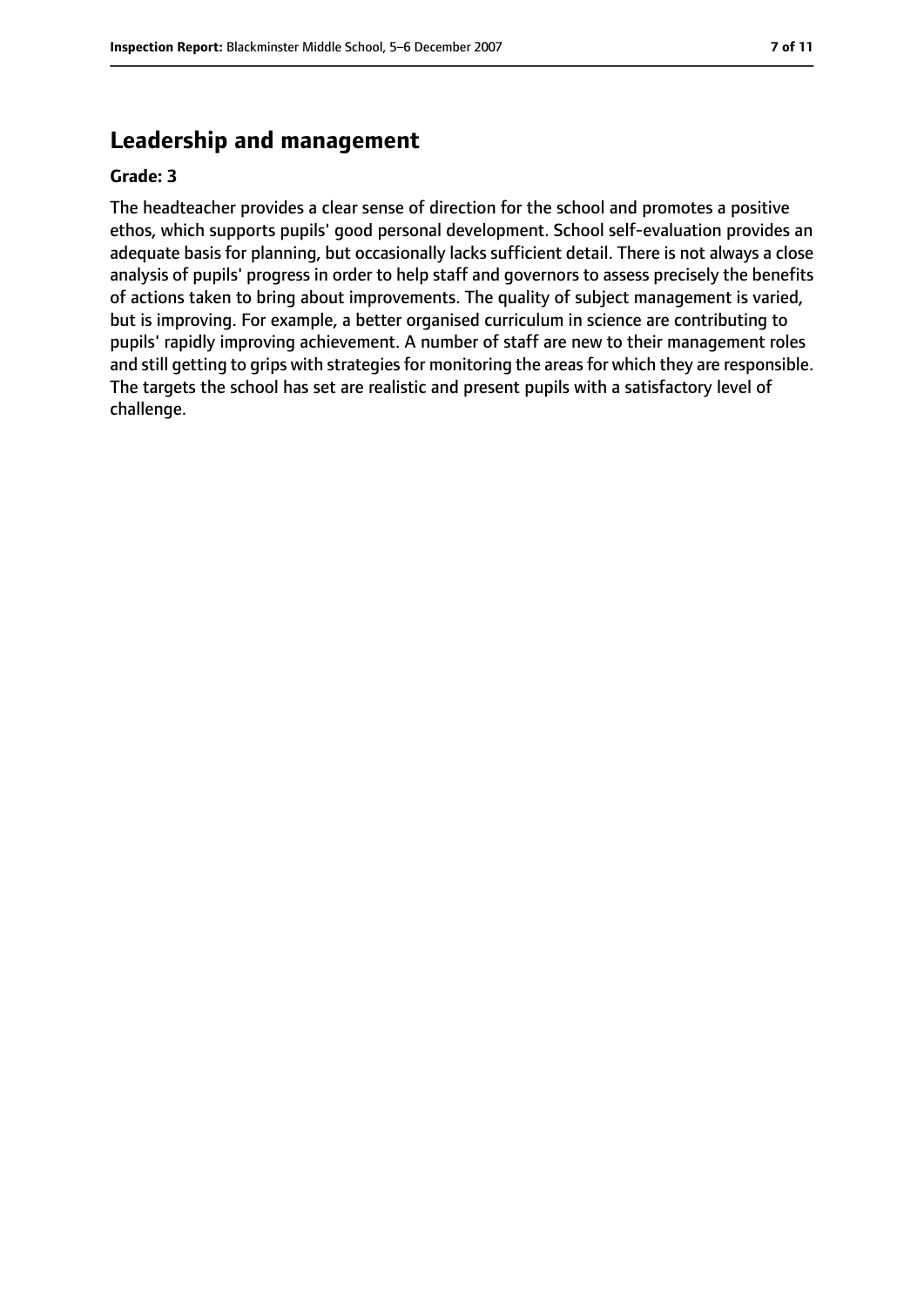**Any complaints about the inspection or the report should be made following the procedures set out in the guidance 'Complaints about school inspection', which is available from Ofsted's website: www.ofsted.gov.uk.**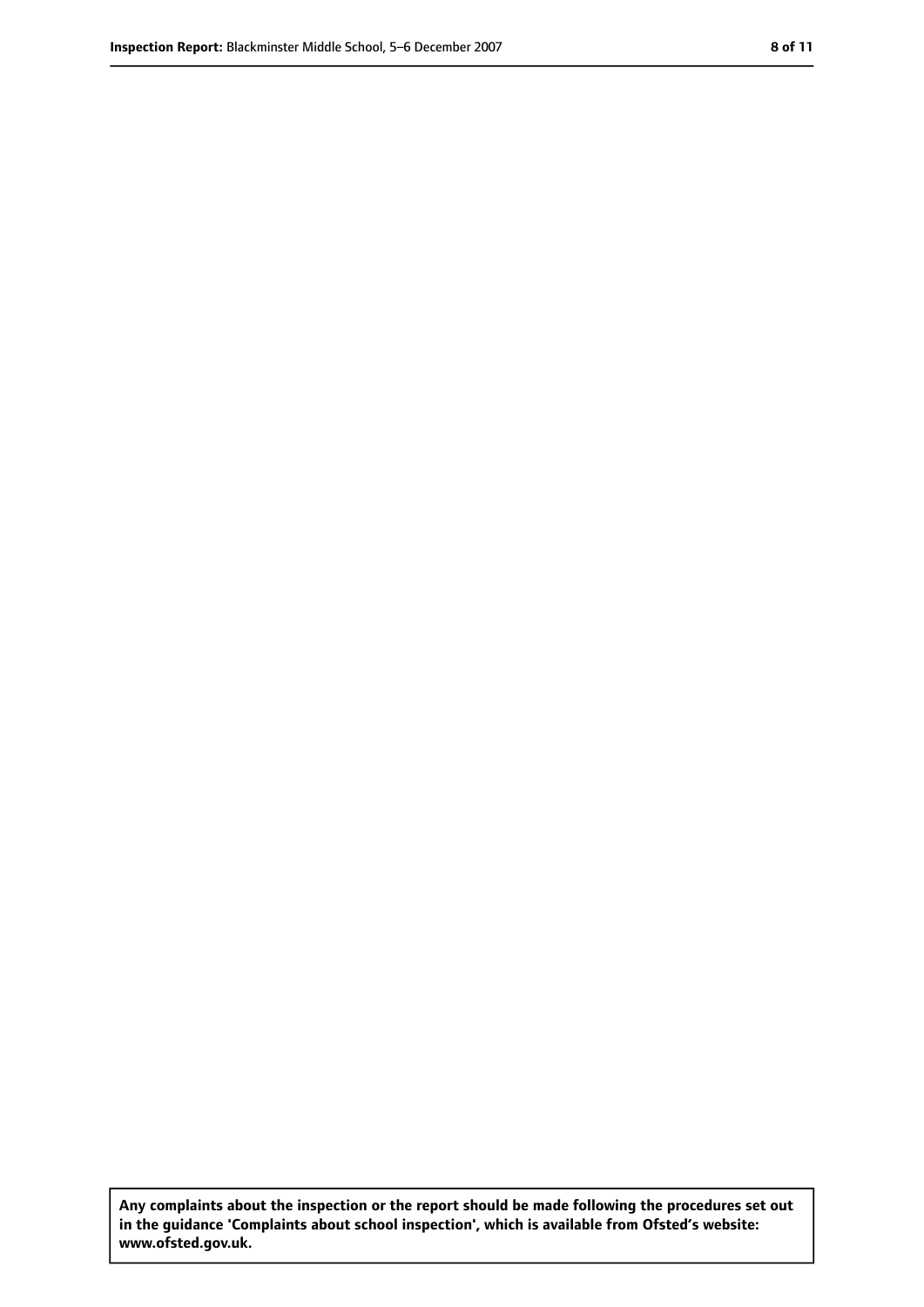# **Inspection judgements**

| $^{\backprime}$ Key to judgements: grade 1 is outstanding, grade 2 good, grade 3 satisfactory, and | <b>School</b>  |
|----------------------------------------------------------------------------------------------------|----------------|
| arade 4 inadeguate                                                                                 | <b>Overall</b> |

# **Overall effectiveness**

| How effective, efficient and inclusive is the provision of education, integrated<br>care and any extended services in meeting the needs of learners? |     |
|------------------------------------------------------------------------------------------------------------------------------------------------------|-----|
| Effective steps have been taken to promote improvement since the last<br>inspection                                                                  | Yes |
| How well does the school work in partnership with others to promote learners'<br>well-being?                                                         |     |
| The capacity to make any necessary improvements                                                                                                      |     |

# **Achievement and standards**

| How well do learners achieve?                                                                               |  |
|-------------------------------------------------------------------------------------------------------------|--|
| The standards <sup>1</sup> reached by learners                                                              |  |
| How well learners make progress, taking account of any significant variations between<br>groups of learners |  |
| How well learners with learning difficulties and disabilities make progress                                 |  |

# **Personal development and well-being**

| How good is the overall personal development and well-being of the<br>learners?                                  |  |
|------------------------------------------------------------------------------------------------------------------|--|
| The extent of learners' spiritual, moral, social and cultural development                                        |  |
| The extent to which learners adopt healthy lifestyles                                                            |  |
| The extent to which learners adopt safe practices                                                                |  |
| How well learners enjoy their education                                                                          |  |
| The attendance of learners                                                                                       |  |
| The behaviour of learners                                                                                        |  |
| The extent to which learners make a positive contribution to the community                                       |  |
| How well learners develop workplace and other skills that will contribute to<br>their future economic well-being |  |

# **The quality of provision**

| $\mid$ How effective are teaching and learning in meeting the full range of the $\mid$<br>learners' needs? |  |
|------------------------------------------------------------------------------------------------------------|--|
| How well do the curriculum and other activities meet the range of needs  <br>and interests of learners?    |  |
| How well are learners cared for, guided and supported?                                                     |  |

### **Annex A**

 $^1$  Grade 1 - Exceptionally and consistently high; Grade 2 - Generally above average with none significantly below average; Grade 3 - Broadly average to below average; Grade 4 - Exceptionally low.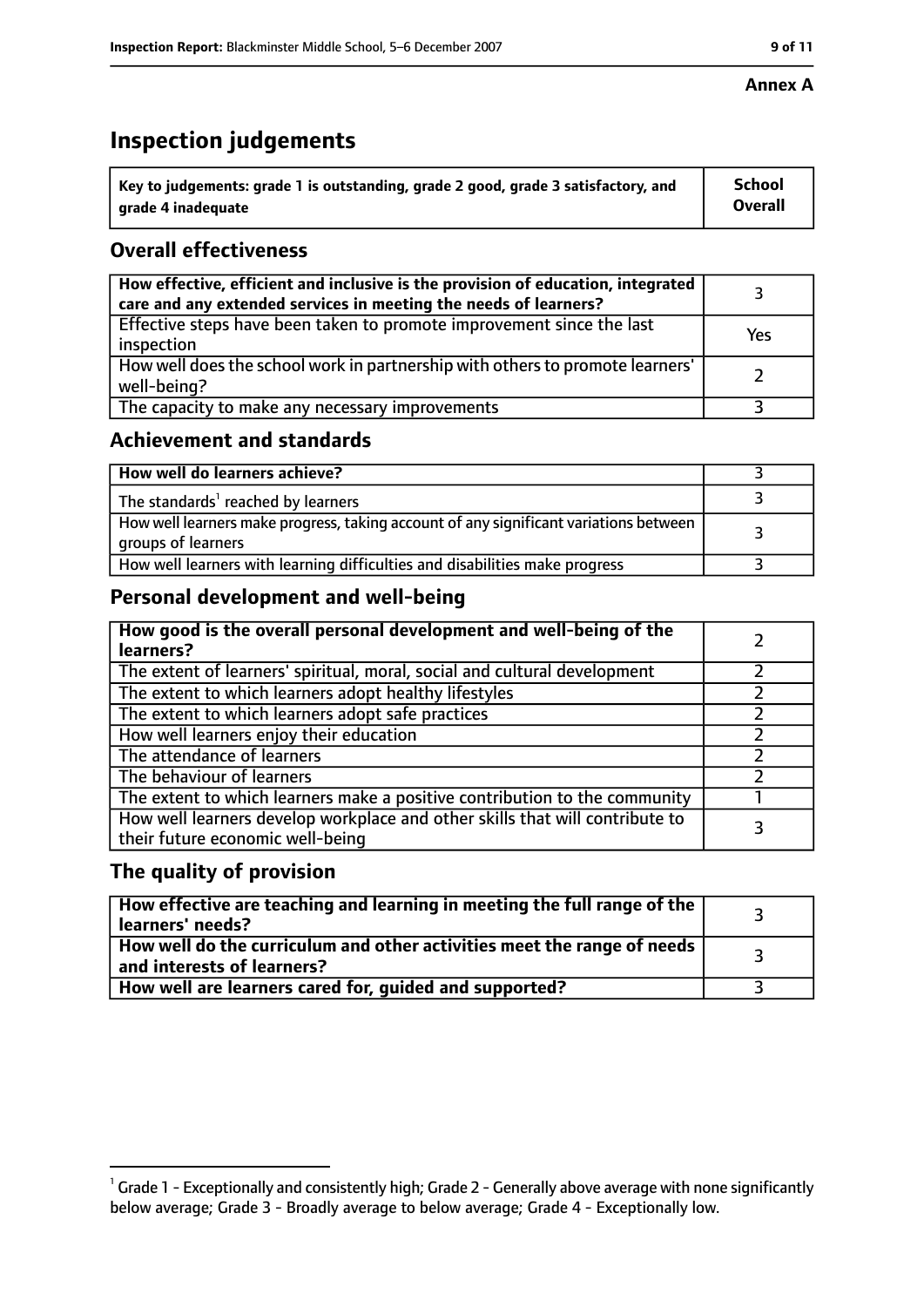# **Leadership and management**

| How effective are leadership and management in raising achievement<br>and supporting all learners?                                              | 3   |
|-------------------------------------------------------------------------------------------------------------------------------------------------|-----|
| How effectively leaders and managers at all levels set clear direction leading<br>to improvement and promote high quality of care and education |     |
| How effectively leaders and managers use challenging targets to raise standards                                                                 | 3   |
| The effectiveness of the school's self-evaluation                                                                                               |     |
| How well equality of opportunity is promoted and discrimination tackled so<br>that all learners achieve as well as they can                     | 3   |
| How effectively and efficiently resources, including staff, are deployed to<br>achieve value for money                                          | 3   |
| The extent to which governors and other supervisory boards discharge their<br>responsibilities                                                  | 3   |
| Do procedures for safequarding learners meet current government<br>requirements?                                                                | Yes |
| Does this school require special measures?                                                                                                      | No  |
| Does this school require a notice to improve?                                                                                                   | No  |